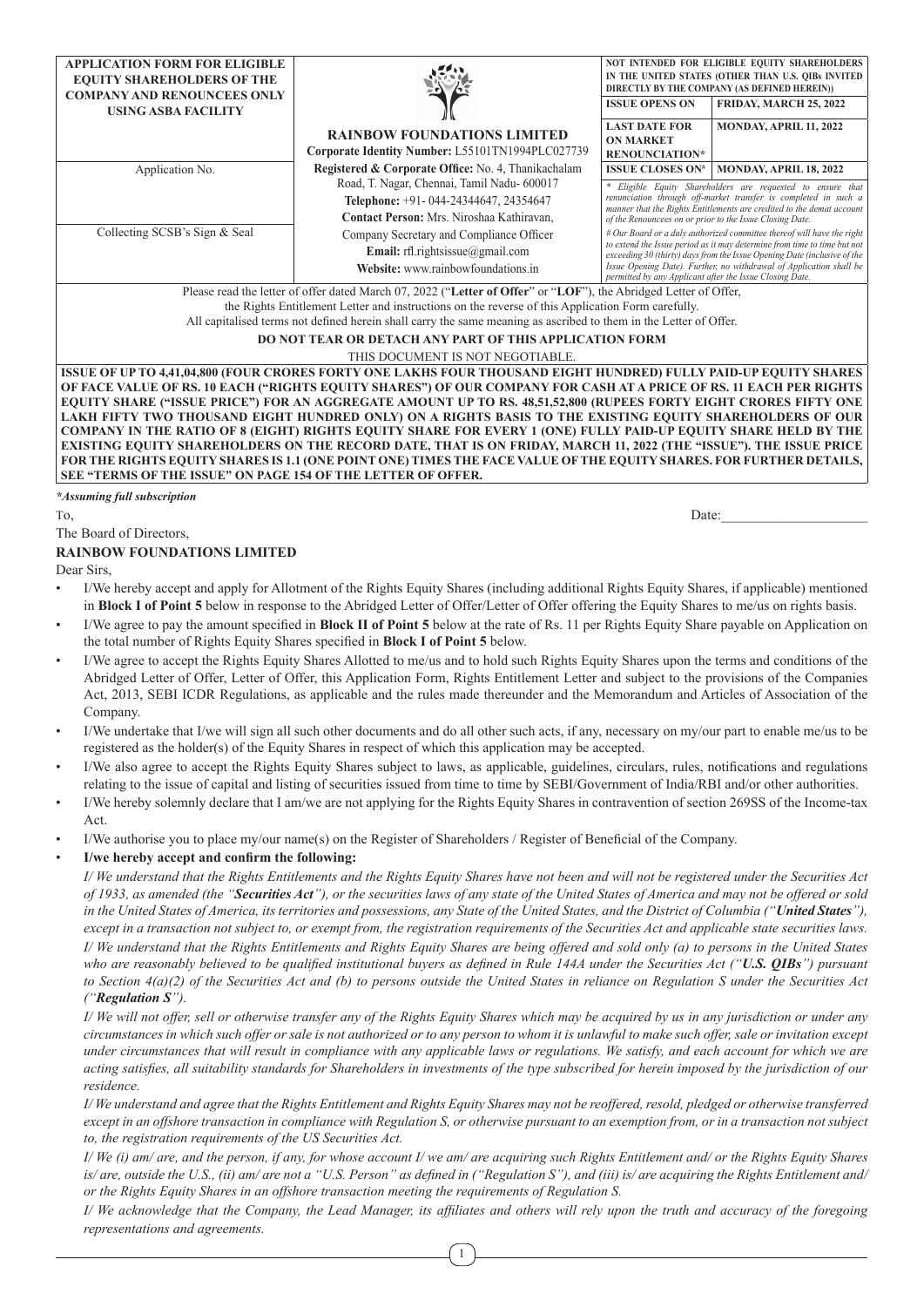# **1. NAME AND CONTACT DETAILS OF APPLICANT**

|            | <b>Name of Sole/First Applicant</b>                                                                                                                                                                                                                                                                                              |                      |  |  |  |               |                               |  |                                                                                                              |  |                 |  |  |                               |  |             |  |
|------------|----------------------------------------------------------------------------------------------------------------------------------------------------------------------------------------------------------------------------------------------------------------------------------------------------------------------------------|----------------------|--|--|--|---------------|-------------------------------|--|--------------------------------------------------------------------------------------------------------------|--|-----------------|--|--|-------------------------------|--|-------------|--|
|            |                                                                                                                                                                                                                                                                                                                                  |                      |  |  |  |               |                               |  |                                                                                                              |  |                 |  |  |                               |  |             |  |
|            | <b>Name of Second Applicant</b>                                                                                                                                                                                                                                                                                                  |                      |  |  |  |               |                               |  |                                                                                                              |  |                 |  |  |                               |  |             |  |
|            | <b>Name of Third Applicant</b>                                                                                                                                                                                                                                                                                                   |                      |  |  |  |               |                               |  |                                                                                                              |  |                 |  |  |                               |  |             |  |
|            | <b>Indian Address:</b>                                                                                                                                                                                                                                                                                                           |                      |  |  |  |               |                               |  |                                                                                                              |  |                 |  |  |                               |  |             |  |
|            | Email:                                                                                                                                                                                                                                                                                                                           |                      |  |  |  |               |                               |  |                                                                                                              |  |                 |  |  |                               |  |             |  |
|            | Telephone/Mobile No.                                                                                                                                                                                                                                                                                                             |                      |  |  |  |               |                               |  |                                                                                                              |  |                 |  |  |                               |  |             |  |
| 2.         | PERMANENT ACCOUNT NUMBER (PAN)                                                                                                                                                                                                                                                                                                   |                      |  |  |  |               |                               |  |                                                                                                              |  |                 |  |  |                               |  |             |  |
|            | <b>Sole/First Applicant</b>                                                                                                                                                                                                                                                                                                      |                      |  |  |  |               |                               |  |                                                                                                              |  |                 |  |  |                               |  |             |  |
|            | <b>Second Applicant</b>                                                                                                                                                                                                                                                                                                          |                      |  |  |  |               |                               |  |                                                                                                              |  |                 |  |  |                               |  |             |  |
|            | <b>Third Applicant</b>                                                                                                                                                                                                                                                                                                           |                      |  |  |  |               |                               |  |                                                                                                              |  |                 |  |  |                               |  |             |  |
| 3.         | <b>TYPE OF APPLICANTS (Please tick <math>\checkmark</math>) :</b> Resident Non-Resident                                                                                                                                                                                                                                          |                      |  |  |  |               |                               |  |                                                                                                              |  |                 |  |  |                               |  |             |  |
|            | Note: Non-resident Applicants applying on non-repatriation basis should select "Resident".                                                                                                                                                                                                                                       |                      |  |  |  |               |                               |  |                                                                                                              |  |                 |  |  |                               |  |             |  |
| 4.         | DEPOSITORY ACCOUNT DETAILS: please provide your DP ID and Client ID (Please tick $\checkmark$ for NSDL or CDSL): $\Box$ NSDL<br>For NSDL enter 8 digit DP ID followed by 8 digit Client ID / For CDSL enter 16 digit Client ID.                                                                                                  |                      |  |  |  |               |                               |  |                                                                                                              |  |                 |  |  |                               |  | <b>CDSL</b> |  |
|            |                                                                                                                                                                                                                                                                                                                                  |                      |  |  |  |               |                               |  |                                                                                                              |  |                 |  |  |                               |  |             |  |
|            | Note: Allotment of Rights Equity Shares shall be made in dematerialized form only.                                                                                                                                                                                                                                               |                      |  |  |  |               |                               |  |                                                                                                              |  |                 |  |  |                               |  |             |  |
| 5.         | <b>APPLICATION DETAILS</b>                                                                                                                                                                                                                                                                                                       |                      |  |  |  |               |                               |  |                                                                                                              |  |                 |  |  |                               |  |             |  |
|            | Rights Equity Shares (Including additional Rights Equity Shares) applied for [I]                                                                                                                                                                                                                                                 |                      |  |  |  |               |                               |  |                                                                                                              |  |                 |  |  |                               |  |             |  |
|            |                                                                                                                                                                                                                                                                                                                                  |                      |  |  |  |               |                               |  |                                                                                                              |  |                 |  |  |                               |  |             |  |
|            |                                                                                                                                                                                                                                                                                                                                  |                      |  |  |  |               |                               |  | Total amount payable on application at $\bar{\tau}$ 11 per Rights Equity Share [II ] = [I] $x \bar{\tau}$ 11 |  |                 |  |  |                               |  |             |  |
|            |                                                                                                                                                                                                                                                                                                                                  | $($ ₹ in Figures)    |  |  |  |               |                               |  |                                                                                                              |  | $($ ₹ in Words) |  |  |                               |  |             |  |
|            |                                                                                                                                                                                                                                                                                                                                  |                      |  |  |  |               |                               |  |                                                                                                              |  |                 |  |  |                               |  |             |  |
| 6.         | PAYMENT DETAILS [IN CAPITAL LETTERS]                                                                                                                                                                                                                                                                                             |                      |  |  |  |               |                               |  |                                                                                                              |  |                 |  |  |                               |  |             |  |
|            | Amount blocked $(\bar{\tau}$ in figures) :                                                                                                                                                                                                                                                                                       |                      |  |  |  |               | $(\overline{\zeta}$ in words) |  |                                                                                                              |  |                 |  |  |                               |  |             |  |
|            | <b>ASBA BANK Account No.</b>                                                                                                                                                                                                                                                                                                     |                      |  |  |  |               |                               |  |                                                                                                              |  |                 |  |  |                               |  |             |  |
|            |                                                                                                                                                                                                                                                                                                                                  |                      |  |  |  |               |                               |  |                                                                                                              |  |                 |  |  |                               |  |             |  |
|            |                                                                                                                                                                                                                                                                                                                                  |                      |  |  |  |               |                               |  |                                                                                                              |  |                 |  |  |                               |  |             |  |
|            |                                                                                                                                                                                                                                                                                                                                  |                      |  |  |  |               |                               |  |                                                                                                              |  |                 |  |  |                               |  |             |  |
|            | I/We authorise the SCSB to block the amount specified above as part of the ASBA process. I/We confirm that I/we are making the payment towards my/our<br>Application through my/ our bank account only and not using any third party bank account for making such payment. Further, I/we confirm that the ASBA                   |                      |  |  |  |               |                               |  |                                                                                                              |  |                 |  |  |                               |  |             |  |
|            | Account is held in my/our own name.                                                                                                                                                                                                                                                                                              |                      |  |  |  |               |                               |  |                                                                                                              |  |                 |  |  |                               |  |             |  |
|            | I/We understand that on Application, Investors will have to pay full amount of ₹ 11 per Rights Equity Share.                                                                                                                                                                                                                     |                      |  |  |  |               |                               |  |                                                                                                              |  |                 |  |  |                               |  |             |  |
|            | <b>SIGNATURE OF ASBA BANK ACCOUNT HOLDER</b>                                                                                                                                                                                                                                                                                     |                      |  |  |  |               |                               |  |                                                                                                              |  |                 |  |  |                               |  |             |  |
|            |                                                                                                                                                                                                                                                                                                                                  |                      |  |  |  |               |                               |  |                                                                                                              |  |                 |  |  |                               |  |             |  |
|            |                                                                                                                                                                                                                                                                                                                                  |                      |  |  |  |               |                               |  |                                                                                                              |  |                 |  |  |                               |  |             |  |
|            | Sole/First Account Holder                                                                                                                                                                                                                                                                                                        |                      |  |  |  |               |                               |  | Second Joint Account Holder                                                                                  |  |                 |  |  | Third Joint Account Holder    |  |             |  |
|            | Note: Signature(s) as per the specimen recorded with the SCSB. In case of joint shareholders, all the joint shareholders must sign in the same sequence as per<br>specimen recorded with the SCSB.                                                                                                                               |                      |  |  |  |               |                               |  |                                                                                                              |  |                 |  |  |                               |  |             |  |
| 7.         | <b>SIGNATURE OF APPLICANT(S)</b>                                                                                                                                                                                                                                                                                                 |                      |  |  |  |               |                               |  |                                                                                                              |  |                 |  |  |                               |  |             |  |
|            | I/We hereby confirm that I/we have read, understood and accept the terms and conditions of this Application Form, Rights Entitlement Letter, Abridged Letter<br>of Offer and Letter of Offer. I/we hereby confirm that I/we have read the Instructions for filling up this Application Form given overleaf. I/We understand that |                      |  |  |  |               |                               |  |                                                                                                              |  |                 |  |  |                               |  |             |  |
|            | in case of Allotment of Rights Equity Shares to me/us, my/our beneficiary account as mentioned in this Application Form would get credited to the extent of                                                                                                                                                                      |                      |  |  |  |               |                               |  |                                                                                                              |  |                 |  |  |                               |  |             |  |
|            | allotted Rights Equity Shares.                                                                                                                                                                                                                                                                                                   |                      |  |  |  |               |                               |  |                                                                                                              |  |                 |  |  |                               |  |             |  |
|            |                                                                                                                                                                                                                                                                                                                                  |                      |  |  |  |               |                               |  |                                                                                                              |  |                 |  |  |                               |  |             |  |
|            |                                                                                                                                                                                                                                                                                                                                  | Sole/First Applicant |  |  |  |               |                               |  | Second Joint Applicant                                                                                       |  |                 |  |  | Third Joint Applicant         |  |             |  |
|            | Note: Signature(s) as per the specimen recorded with the Depository. In case of joint shareholders, all the joint shareholders must sign in the same sequence as                                                                                                                                                                 |                      |  |  |  |               |                               |  |                                                                                                              |  |                 |  |  |                               |  |             |  |
|            | per specimen recorded with the Depository.                                                                                                                                                                                                                                                                                       |                      |  |  |  |               |                               |  |                                                                                                              |  |                 |  |  |                               |  |             |  |
|            |                                                                                                                                                                                                                                                                                                                                  |                      |  |  |  |               |                               |  | <b>RAINBOW FOUNDATIONS LIMITED - RIGHTS ISSUE</b>                                                            |  |                 |  |  |                               |  |             |  |
|            | <b>Received from</b>                                                                                                                                                                                                                                                                                                             |                      |  |  |  |               |                               |  | ACKNOWLEDGEMENT SLIP FOR APPLICANT                                                                           |  |                 |  |  | <b>APPLICATION FORM NO.</b>   |  |             |  |
| <b>PAN</b> |                                                                                                                                                                                                                                                                                                                                  |                      |  |  |  |               |                               |  |                                                                                                              |  |                 |  |  |                               |  |             |  |
|            | DP ID and Client ID                                                                                                                                                                                                                                                                                                              |                      |  |  |  |               |                               |  |                                                                                                              |  |                 |  |  | Collecting SCSB's Sign & Seal |  |             |  |
|            | Amount blocked $(\bar{\tau}$ in figures)                                                                                                                                                                                                                                                                                         |                      |  |  |  | Bank &        |                               |  |                                                                                                              |  |                 |  |  |                               |  |             |  |
|            |                                                                                                                                                                                                                                                                                                                                  |                      |  |  |  | <b>Branch</b> |                               |  |                                                                                                              |  |                 |  |  |                               |  |             |  |

| $1.1110$ and $0.000$ and $(1.111)$ $(0.000)$ |               |  |  |  |  |  |  |  |                  |  |  |  |      |
|----------------------------------------------|---------------|--|--|--|--|--|--|--|------------------|--|--|--|------|
|                                              | <b>Branch</b> |  |  |  |  |  |  |  |                  |  |  |  |      |
| <b>ASBA</b> Account No.                      |               |  |  |  |  |  |  |  |                  |  |  |  | Date |
| Tel. / Mobile No.                            |               |  |  |  |  |  |  |  | <b>Email Id:</b> |  |  |  |      |
|                                              |               |  |  |  |  |  |  |  |                  |  |  |  |      |

 $\sqrt{2}$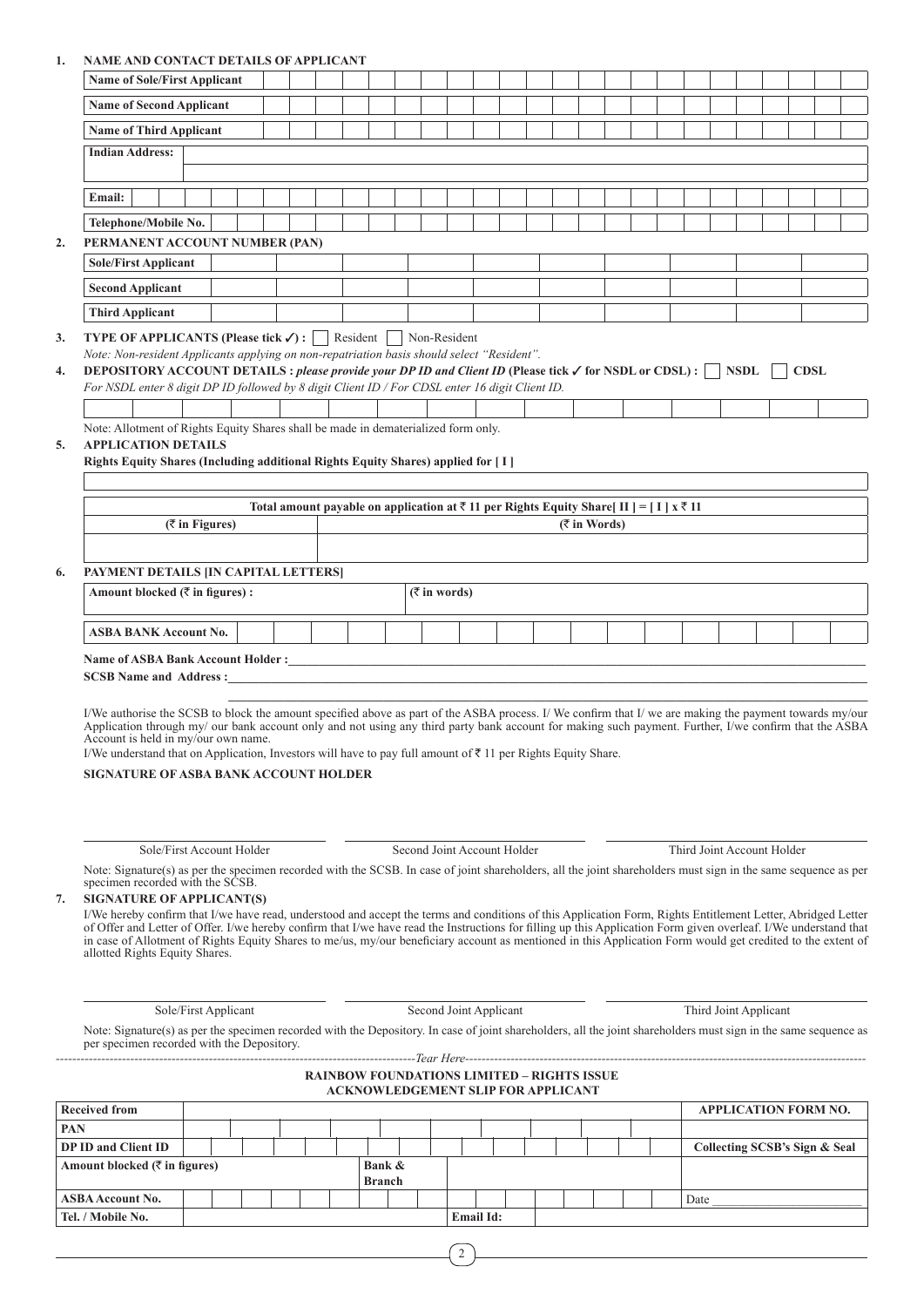## **GENERAL INSTRUCTIONS**

- a. Please read the Letter of Offer carefully to understand the Application process and applicable settlement process.
- b. Please read the instructions on the Application Form sent to you. Application should be complete in all respects. The Application Form found incomplete with regard to any of the particulars required to be given therein, and/or which are not completed in conformity with the terms of the Letter of Offer, the Abridged Letter of Offer, the Rights Entitlement Letter and the Application Form are liable to be rejected. The Application Form must be filled in English.
- c. In case of non-receipt of Application Form, Application can be made on plain paper mentioning all necessary details as mentioned under the section "Making of an Application by Eligible Equity Shareholders on Plain Paper under ASBA process" mentioned on page 162 of the Letter of Offer.
- d. In accordance with Regulation 76 of the SEBI ICDR Regulations, the SEBI Rights Issue Circulars and the ASBA Circulars, all Shareholders desiring to make an Application in this Issue are mandatorily required to use either the ASBA process or the R-WAP (instituted only for resident Shareholders in this Issue, in the event the Shareholders are not able to utilize the ASBA facility for making an Application despite their best efforts). Shareholders should carefully read the provisions applicable to such Applications before making their Application through ASBA or using the R-WAP.
- e. Applications should be (i) submitted to the Designated Branch of the SCSB or made online/electronic through the website of the SCSBs (if made available by such SCSB) for authorising such SCSB to block Application Money payable on the Application in their respective ASBA Accounts, or (ii) filled on the R-WAP. Please note that on the Issue Closing Date, (i) Applications through ASBA process will be uploaded until 5.00 p.m. (Indian Standard Time) or such extended time as permitted by the Stock Exchanges, and (ii) the R-WAP facility will be available until 5.00 p.m. (Indian Standard Time) or such extended time as permitted by the Stock Exchanges.
- f. **Applications should not be submitted to the Banker(s) to the Issue or Escrow Collection Bank(s) (assuming that such Escrow Collection Bank is not an SCSB), our Company or the Registrar or the Lead Manager.**
- In accordance with Regulation 77A of the SEBI ICDR Regulations read with the SEBI Rights Issue Circulars, the credit of Rights Entitlements and Allotment of Equity Shares shall be made in dematerialised form only. Accordingly, Eligible Equity Shareholders holding Equity Shares in physical form as on Record Date and desirous of subscribing to Equity Shares in this Issue are advised to furnish the details of their demat account to the Registrar or our Company by sending a letter to the Registrar containing the name(s), address, e-mail address, contact details and the details of their demat account along with copy of self-attested PAN and self-attested client master sheet of their demat account either by e-mail, post, speed post, courier, or hand delivery so as to reach to the Registrar no later than two Working Days prior to the Issue Closing Date, i.e. by Monday, April 11, 2022, to enable the credit of their Rights Entitlements in their respective demat accounts at least one day before the Issue Closing Date. Eligible Equity Shareholders holding Equity Shares in physical form are advised to refer to the procedure for Application by and credit of Rights Equity Shares in "**Making of an Application by Eligible Equity Shareholders holding Equity Shares in physical form**" on page 164 of the Letter of Offer.
- h. Shareholders, wishing to participate in this Issue through the ASBA facility, is required to have an ASBA enabled bank account with an SCSB, prior to making the Application. Shareholders desiring to make an Application in this Issue through ASBA process, may submit the Application Form in physical mode to the Designated Branches of the SCSB or online/ electronic Application through the website of the SCSBs (if made available by such SCSB) for authorizing such SCSB to block Application Money payable on the Application in their respective ASBA Accounts. For details of making application through ASBA process, Eligible Equity Shareholders are advised to refer to "**Making of an Application through the ASBA process**" on page 158 of the Letter of Offer.
- In accordance with the SEBI Relaxation Circulars, a separate web-based application platform, i.e., the R-WAP facility (accessible at https://rights.cameoindia. com/rainbow), has been instituted for making an Application in this Issue by resident Shareholders. Further, R-WAP is only an additional option and not a replacement of the ASBA process and R-WAP facility should be utilized only in the event that Shareholders are not able to utilize the ASBA facility for making an application despite their best efforts. For details of making application through R-WAP, Eligible Equity Shareholders are advised to refer to "**Making of an Application through the Registrar's Web-based Application Platform ("R- WAP") process**" on page 160 of the Letter of Offer.
- In case of non-receipt of Application Form, Investors can also make Application on plain paper under ASBA process, for details regarding making application on plain paper, Eligible Equity Shareholders are advised to refer to "**Making of an Application by Eligible Equity Shareholders on Plain Paper under ASBA process**" on page 162 of the Letter of Offer.
- All Applicants, and in the case of Application in joint names, each of the joint Applicants, should mention their PAN allotted under the Income-tax Act, irrespective of the amount of the Application. Except for Applications on behalf of the Central or the State Government, the residents of Sikkim and the officials appointed by the courts, Applications without PAN will be considered incomplete and are liable to be rejected. With effect from August 16, 2010, the demat accounts for Shareholders for which PAN details have not been verified shall be "suspended for credit" and no Allotment and credit of Equity Shares pursuant to this Issue shall be made into the accounts of such Shareholders.
- l. Ensure that the demographic details such as address, PAN, DP ID, Client ID, bank account details and occupation ("**Demographic Details**") are updated, true and correct, in all respects. Shareholders applying under this Issue should note that on the basis of name of the Shareholders, DP ID and Client ID provided by them in the Application Form or the plain paper Applications, as the case may be, the Registrar will obtain Demographic Details from the Depository. Therefore, Shareholders applying under this Issue should carefully fill in their Depository Account details in the Application. These Demographic Details would be used for all correspondence with such Shareholders including mailing of the letters intimating unblocking of bank account of the respective Shareholders and/or refund.
- m. By signing the Application Forms, Shareholders would be deemed to have authorised the Depositories to provide, upon request, to the Registrar, the required Demographic Details as available on its records.
- n. For physical Applications through ASBA at Designated Branches of SCSB, signatures should be either in English or Hindi or in any other language specified in the Eighth Schedule to the Constitution of India. Signatures other than in any such language or thumb impression must be attested by a Notary Public or a Special Executive Magistrate under his/her official seal. The Shareholders must sign the Application as per the specimen signature recorded with the SCSB.
- o. Shareholders should provide correct DP ID and Client ID/ Folio number (for Eligible Equity Shareholders who hold Equity Shares in physical form as on Record Date) while submitting the Application. Such DP ID and Client ID/ Folio number should match the demat account details in the records available with Company and/or Registrar, failing which such Application is liable to be rejected. Shareholders will be solely responsible for any error or inaccurate detail provided in the Application. Our Company, the Lead Manager, SCSBs or the Registrar will not be liable for any such rejections.
- p. In case of joint holders and physical Applications through ASBA process, all joint holders must sign the relevant part of the Application Form in the same order and as per the specimen signature(s) recorded with the SCSB. In case of joint Applicants, reference, if any, will be made in the first Applicant's name and all communication will be addressed to the first Applicant.
- All communication in connection with Application for the Equity Shares, including any change in contact details of the Eligible Equity Shareholders should be addressed to the Registrar prior to the date of Allotment in this Issue quoting the name of the first/sole Applicant, Folio number (for Eligible Equity Shareholders who hold Equity Shares in physical form as on Record Date)/DP ID and Client ID and Application Form number, as applicable. In case of any change in contact details of the Eligible Equity Shareholders, the Eligible Equity Shareholders should also send the intimation for such change to the respective depository participant, or to our Company or the Registrar in case of Eligible Equity Shareholders holding Equity Shares in physical form.
- r. Shareholders are required to ensure that the number of Equity Shares applied for by them do not exceed the prescribed limits under the applicable law.
- Do not apply if you are ineligible to participate in this Issue under the securities laws applicable to your jurisdiction.
- t. Do not submit the GIR number instead of the PAN as the application is liable to be rejected on this ground.
- u. Avoid applying on the Issue Closing Date due to risk of delay/ restrictions in making any physical Application.
- Do not pay the Application Money in cash, by money order, pay order or postal order.
- w. Do not submit multiple Applications.
- x. No investment under the FDI route (i.e. any investment which would result in the Shareholders holding 10% or more of the fully diluted paid-up equity share capital of the Company or any FDI investment for which an approval from the government was taken in the past) will be allowed in the Issue unless such application is accompanied with necessary approval or covered under a pre-existing approval from the government. It will be the sole responsibility of the Shareholders to ensure that the necessary approval or the pre-existing approval from the government is valid in order to make any investment in the Issue. The Lead Manager and our Company will not be responsible for any allotments made by relying on such approvals.
- An Applicant being an OCB is required not to be under the adverse notice of RBI and in order to apply for this issue as an incorporated non-resident must do so in accordance with the FDI Circular 2020 and Foreign Exchange Management (Non-Debt Instrument) Rules, 2019.

#### **PLEASE NOTE THAT THE RIGHTS ENTITLEMENTS WHICH ARE NEITHER RENOUNCED NOR SUBSCRIBED BY THE INVESTORS ON OR BEFORE THE ISSUE CLOSING DATE SHALL LAPSE AND SHALL BE EXTINGUISHED AFTER THE ISSUE CLOSING DATE.**